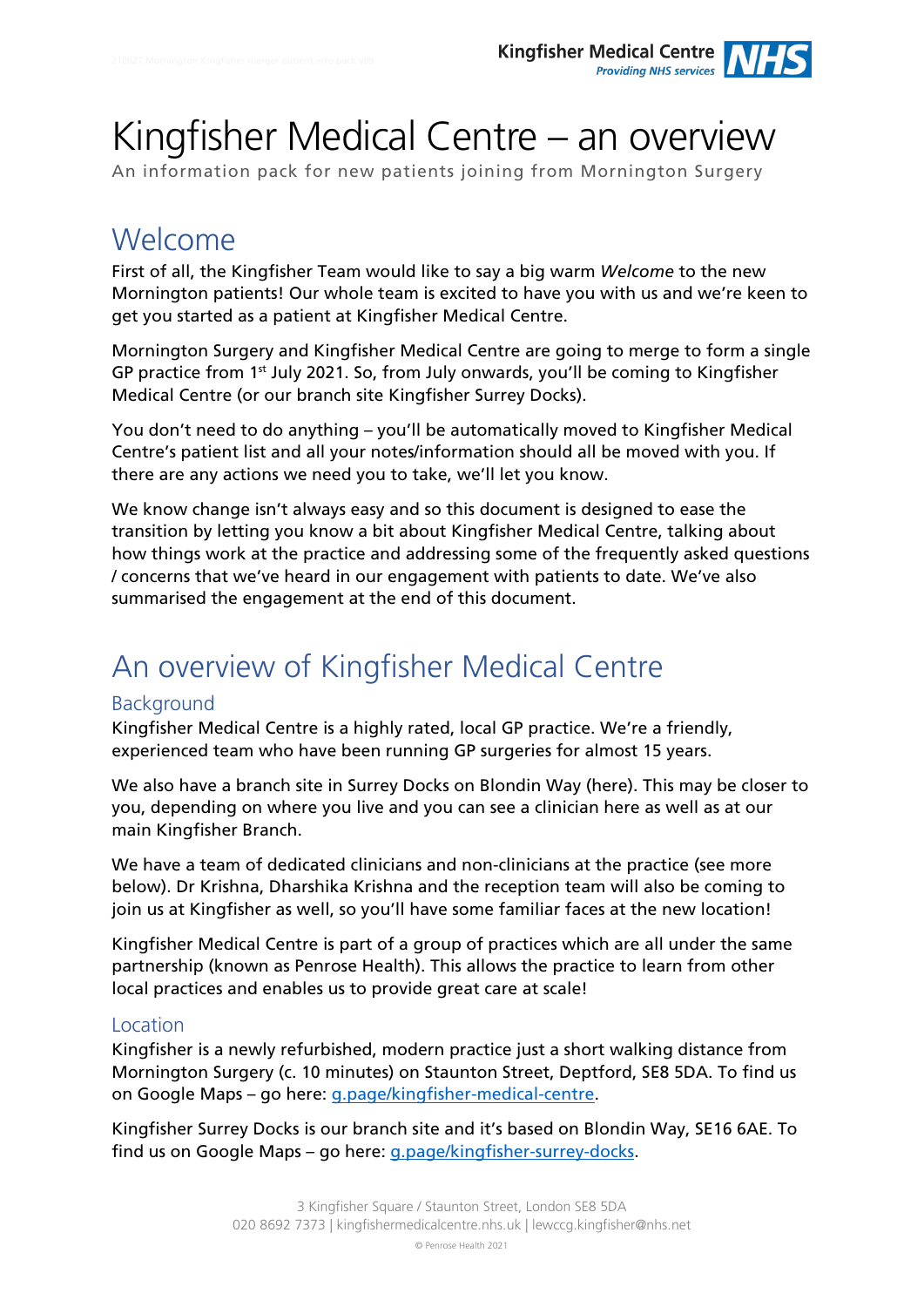We have on-street parking at or near both sites. The main site is near to the bus stop for the 47, 188, 199, N1 and N199 and the branch site is near to Canada Water tube station.

You'll be able to see clinicians at both sites and one may be closer to you depending on where you live.

#### Opening hours

We're currently open from Monday to Friday 8am to 6:30pm and on Saturdays from 9am to 12:30pm.

For the most up to date information about opening hours, please visit our website at [kingfishermedicalcentre.nhs.uk](https://www.kingfishermedicalcentre.nhs.uk/) or call us on 020 8692 7373

#### How our practice works

We operate a multidisciplinary team, giving you access to a wealth of clinical knowledge and experience. This means that a team of experienced specialist clinicians work with our GPs to help provide you with the right care at the right time.

Our in-house paramedics triage same-day requests and will be able to give you appropriate advice / treatment or arrange GP assessment where required.

Our in-house pharmacy team assists patients with prescriptions, medication reviews, health checks and concerns about medications.

We also have a mental health nurse who can deal with any mental health and wellbeing queries you have and a healthcare assistant / nursing team who do a variety of nursing related tasks including vaccinations, wound dressings, health checks and cervical smears.

Our reception team will help guide you to the right person who can help you in the quickest time and in the best way for your health needs. This gives our GPs more time to spend with patients who really need them (including you!).

### Some Frequently Asked Questions (FAQ)

#### Is Dr Krishna going to be at Kingfisher Medical Centre?

Yes! Dr Krishna is joining us for three mornings a week (as part of his planned retirement) so will be part of our day-to-day clinical team.

#### Will I be able to speak with Dr Krishna?

Dr Krishna will be working with our clinical and non-clinical team to care for *all* patients.

Our multidisciplinary model at Kingfisher Medical Centre is designed to get you faster, more appropriate care so our reception team may ask you some questions about your query and suggest a better, faster outcome e.g., speaking to our in-house paramedic or pharmacist who will be able to solve your problem more efficiently.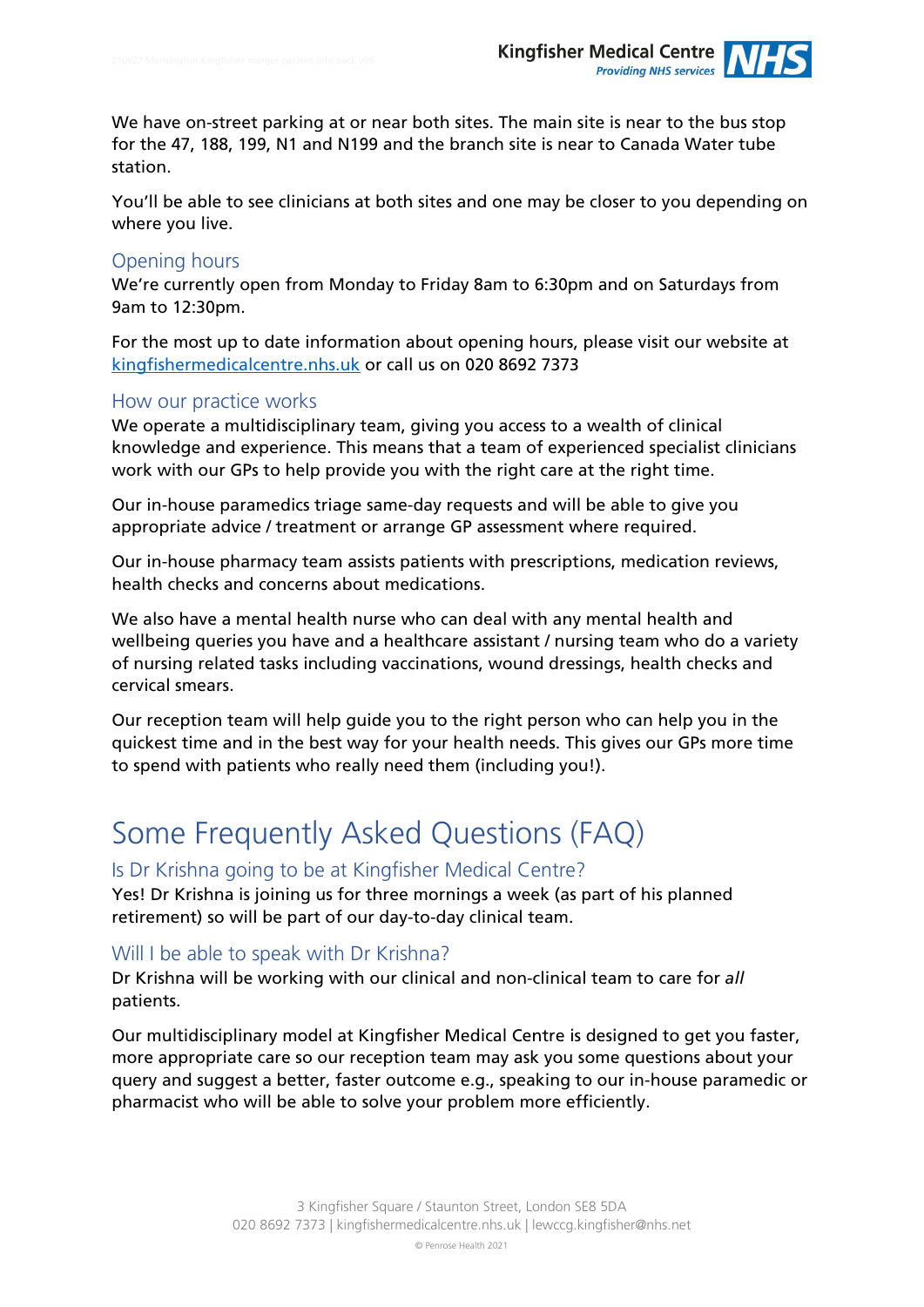Depending on the nature of your query, we may also be able to pass a message on to Dr Krishna who will then decide whether to contact you back himself or if another course of action is more appropriate.

*P.S. Remember Dr Krishna will only be working for 3 days per week and is eventually planning to retire so may not always be available*.

#### How does the system work to book appointments at Kingfisher?

We operate a multidisciplinary team, giving you access to a wealth of clinical knowledge and experience. This means that a team of experienced specialist clinicians work with our GPs to help provide you with the right care at the right time. You can see more information in the section above called "*How our practice works*".

In terms of booking an appointment, at the moment, we're asking that you call us first on 020 8692 7373. When you call, our reception team will help guide you to the right person who can help you in the quickest time and in the best way for your health needs.

#### What services do you provide and how long are your appointments?

We provide a variety of different services using our multidisciplinary team (see the "*How our practice works*" section above). You should be able to receive all of the normal primary care services including on-site phlebotomy, vaccinations, routine appointments, same-day appointments, cervical smears, health checks etc.

Our appointments vary in length from clinician to clinician and also depend on appointment reason. Our standard GP appointment is currently 15 minutes for a faceto-face appointment or 12 minutes for a telephone appointment.

Will the receptionist ask me personal questions when I book an appointment? You may be asked questions related to your symptoms by our reception team – this enables the receptionists to determine who the right person is to help you in the quickest time and in the best way for your health needs.

Our receptionists then use their extensive training, knowledge and our helpful in-house tools and guides to ensure you receive the right outcome. This could be anything from emergency help (via your local hospital/999), same day advice (from our in-house paramedic), or a routine appointment with one of our clinicians.

By doing this, we're able to make sure you get the right help and that all our patients get access to the system appropriately rather than those who call first.

#### Do I need to come and see the doctor again for my ongoing care?

No, if you've seen the doctor recently and nothing has changed, you don't need to come in for an appointment just because the practice has merged.

All your care records will be transferred to Kingfisher Medical Centre automatically. The team at Mornington have completed all pending tasks and referrals prior to the merger, but if you have any queries about a recent consultation, please email us on [lewccg.kingfisher@nhs.net](mailto:lewccg.kingfisher@nhs.net) or call us on 020 8692 7373.